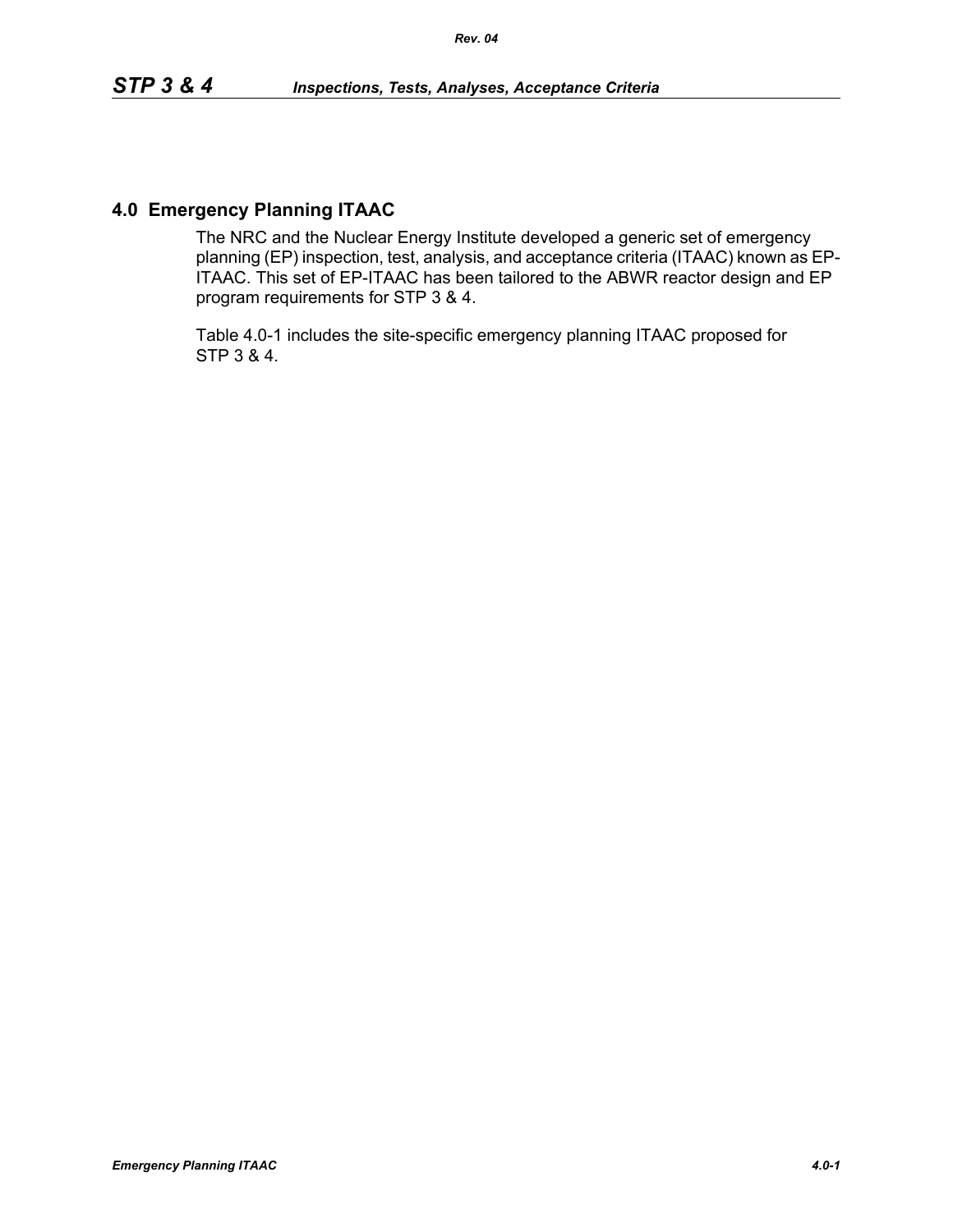| <b>EP Program Elements</b>                                                                                                                                                    | <b>Inspections, Tests,</b><br><b>Analyses</b>                                                       | <b>Acceptance Criteria</b>                                                                                                                                                                                                                                                                                                               |
|-------------------------------------------------------------------------------------------------------------------------------------------------------------------------------|-----------------------------------------------------------------------------------------------------|------------------------------------------------------------------------------------------------------------------------------------------------------------------------------------------------------------------------------------------------------------------------------------------------------------------------------------------|
| 1.0 Assignment of<br>Responsibility-<br><b>Organizational Control</b>                                                                                                         |                                                                                                     |                                                                                                                                                                                                                                                                                                                                          |
| 1.1 The staff exists to provide 24-<br>hour per day emergency response<br>and manning of communications<br>links, including continuous<br>operations for a protracted period. | 1.1 An inspection of the<br>implementing<br>procedures or staffing<br>rosters will be<br>performed. | 1.1 The staff exists to provide 24-hour<br>per day emergency response and<br>manning of communications links,<br>including continuous operations for a<br>protracted period.<br>The procedurally identified On shift<br><b>Emergency Response Organization</b><br>(ERO) Communicator is available for<br>Units 3 & 4 on a 24 hour basis. |
| 2.0 Onsite Emergency Response<br>Organization                                                                                                                                 |                                                                                                     |                                                                                                                                                                                                                                                                                                                                          |
| 2.1 The staff exists to provide<br>minimum and augmented on-shift<br>staffing levels, consistent with<br>Table B-1 of NUREG- 0654/FEMA-<br>REP-1, Rev. 1.                     | 2.1 An inspection of the<br>implementing<br>procedures or staffing<br>rosters will be<br>performed. | 2.1 The staff exists to provide<br>minimum and augmented onshift<br>staffing levels, consistent with Table<br>B-1 of NUREG-0654/ FEMA-REP-1,<br>Rev. 1.                                                                                                                                                                                  |
|                                                                                                                                                                               |                                                                                                     | The Emergency Plan Table C-1 and<br>procedurally identified staffing<br>personnel are available for Units 3 & 4<br>to conduct their identified<br>responsibilities contained in<br>Emergency Plan Section C.                                                                                                                             |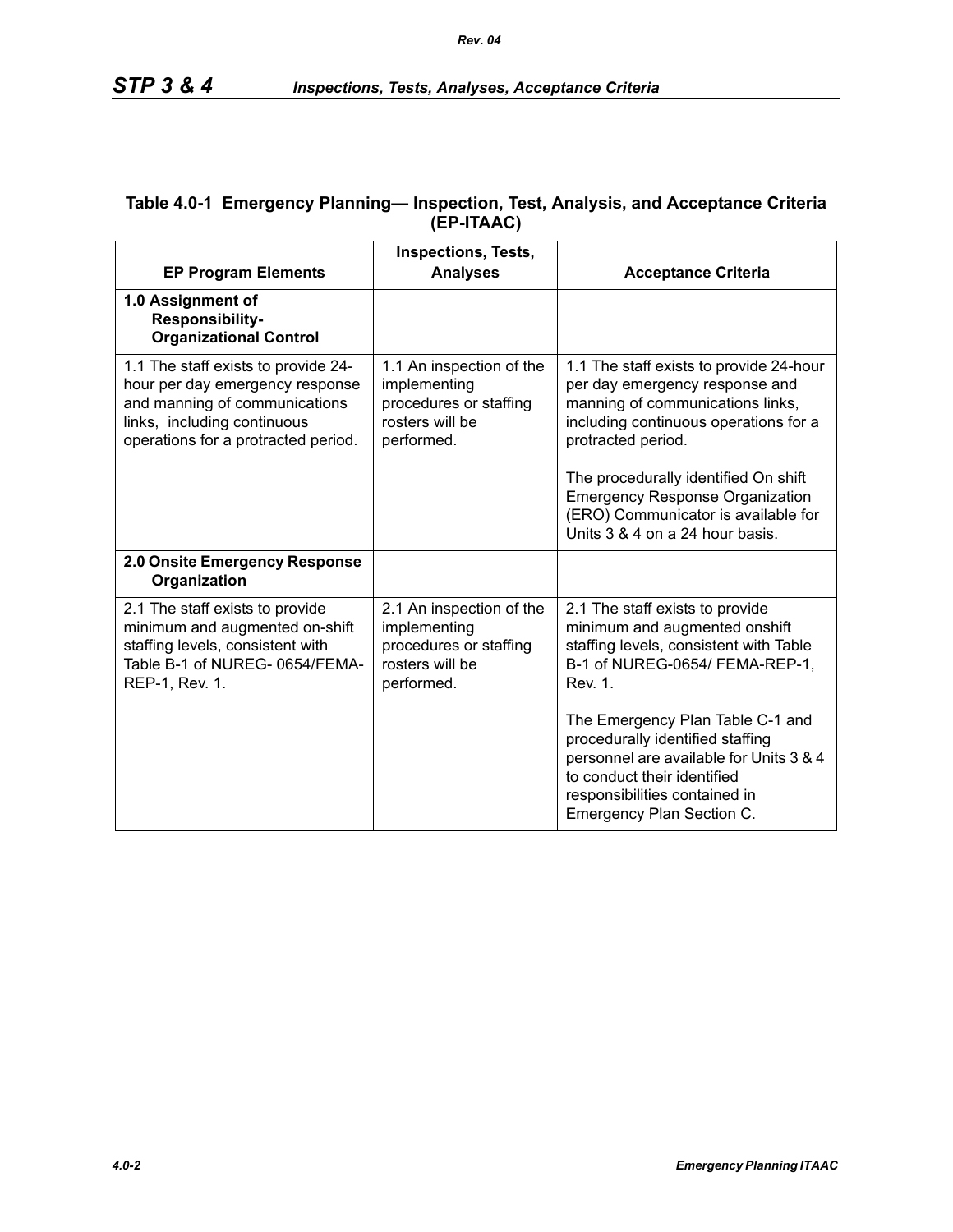| <b>EP Program Elements</b>                                                                                                                                                                                             | <b>Inspections, Tests,</b><br><b>Analyses</b>                                                                                                                                                                                                       | <b>Acceptance Criteria</b>                                                                                                                                                                                                                                                                                                                                                                                                                                           |
|------------------------------------------------------------------------------------------------------------------------------------------------------------------------------------------------------------------------|-----------------------------------------------------------------------------------------------------------------------------------------------------------------------------------------------------------------------------------------------------|----------------------------------------------------------------------------------------------------------------------------------------------------------------------------------------------------------------------------------------------------------------------------------------------------------------------------------------------------------------------------------------------------------------------------------------------------------------------|
| 3.0 Emergency Classification<br><b>System</b>                                                                                                                                                                          |                                                                                                                                                                                                                                                     |                                                                                                                                                                                                                                                                                                                                                                                                                                                                      |
| 3.1 A standard emergency<br>classification and emergency<br>action level (EAL) scheme exists,<br>and identifies facility system and<br>effluent parameters constituting the<br>bases for the classification<br>scheme. | 3.1 An inspection of the<br>Control Room, TSC,<br>and EOF will be<br>performed to verify that<br>it has displays for<br>retrieving facility system<br>and effluent parameters<br>specified in the<br>emergency<br>classification and EAL<br>scheme. | 3.1 The specified parameters are<br>retrievable in the Control Room, TSC,<br>and EOF, and the ranges of the<br>displays encompass the values<br>specified in the emergency<br>classification and EAL scheme.<br>The acceptance testing criteria will be<br>in accordance with Table 2.7.1a Item<br>B Tier 1 Design Certification for the<br>ABWR. Additional data required to<br>support the EAL scheme will be<br>retrievable in the Control Room, TSC,<br>and EOF. |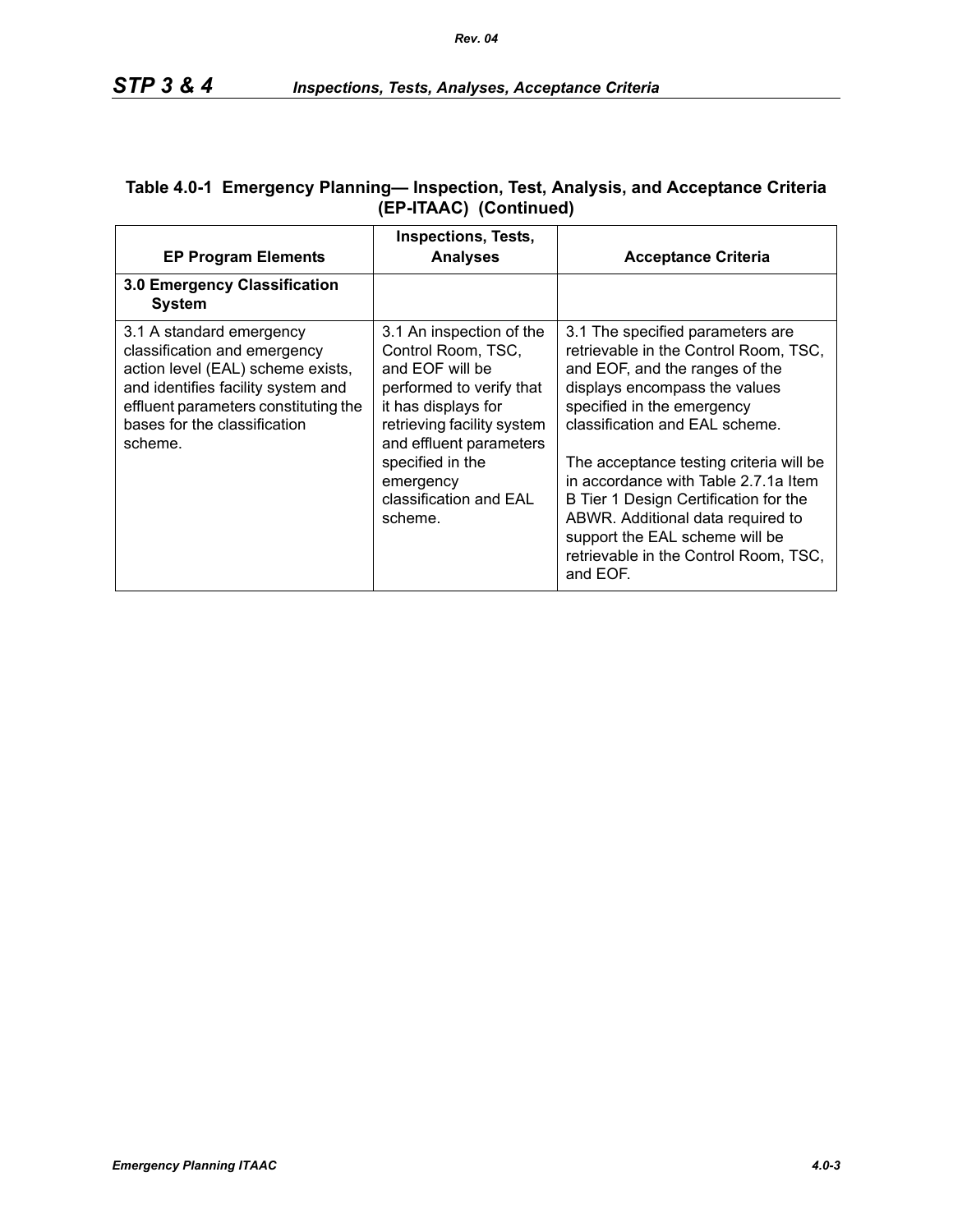| <b>EP Program Elements</b>                                                                                                                                                                                                                                                                                                 | <b>Inspections, Tests,</b><br><b>Analyses</b>                                                           | <b>Acceptance Criteria</b>                                                                                                                                                                                       |
|----------------------------------------------------------------------------------------------------------------------------------------------------------------------------------------------------------------------------------------------------------------------------------------------------------------------------|---------------------------------------------------------------------------------------------------------|------------------------------------------------------------------------------------------------------------------------------------------------------------------------------------------------------------------|
| 4.0 Notification Methods and<br><b>Procedures</b>                                                                                                                                                                                                                                                                          |                                                                                                         |                                                                                                                                                                                                                  |
| 4.1 The means exists to notify<br>responsible State and local<br>organizations within 15 minutes<br>after the licensee declares an<br>emergency.                                                                                                                                                                           | $4.1 - 4.2$ A test will be<br>performed of the<br>capabilities.                                         | 4.1 The responsible State and local<br>agencies receive notification within 15<br>minutes after the licensee declares a<br>simulated emergency.                                                                  |
| 4.2 The means exists to notify<br>emergency response personnel.                                                                                                                                                                                                                                                            |                                                                                                         | 4.2 The Emergency Notification and<br>Response System (ENRS) activates<br>the global page message delivery<br>system and 95% of the personnel<br>receive the message.                                            |
| <b>5.0 Emergency Communications</b>                                                                                                                                                                                                                                                                                        |                                                                                                         |                                                                                                                                                                                                                  |
| 5.1 The means exists for<br>communications among the control<br>room, TSC, EOF, principal State<br>and local emergency operations<br>centers (EOCs), and radiological<br>field assessment teams.                                                                                                                           | 5.1 -5.2 A test will be<br>performed of the<br>capabilities.                                            | 5.1 Communications are established<br>among the control room, TSC, EOF,<br>principal State and local EOCs, and<br>radiological field assessment teams.                                                           |
| 5.2 The means exists for<br>communications from the control<br>room, TSC, and EOF to the NRC<br>headquarters and regional office<br>EOCs (including establishment of<br>the Emergency Response Data<br>System (ERDS) [or its successor<br>system] between the onsite<br>computer system and the NRC<br>Operations Center.) |                                                                                                         | 5.2 Communications are established<br>from the control room, TSC and EOF<br>to the NRC headquarters and regional<br>office EOCs, and an access port for<br>ERDS [or its successor system] is<br>provided.        |
| 6.0 Emergency Facilities and<br><b>Equipment</b>                                                                                                                                                                                                                                                                           |                                                                                                         |                                                                                                                                                                                                                  |
| 6.1 The licensee has established a<br>TSC and onsite OSC.                                                                                                                                                                                                                                                                  |                                                                                                         | 6.1. See reference ABWR DCD, Tier<br>1, Table 2.17.1.                                                                                                                                                            |
| 6.2 The licensee has established<br>an EOF.                                                                                                                                                                                                                                                                                | 6.2 An inspection of the<br>as-built EOF will be<br>performed, including a<br>test of the capabilities. | 6.2.1 EOF communications<br>equipment is installed, and voice<br>transmission and reception are<br>accomplished with the control room<br>and TSC. The EOF voice is audible<br>and intelligible at each location. |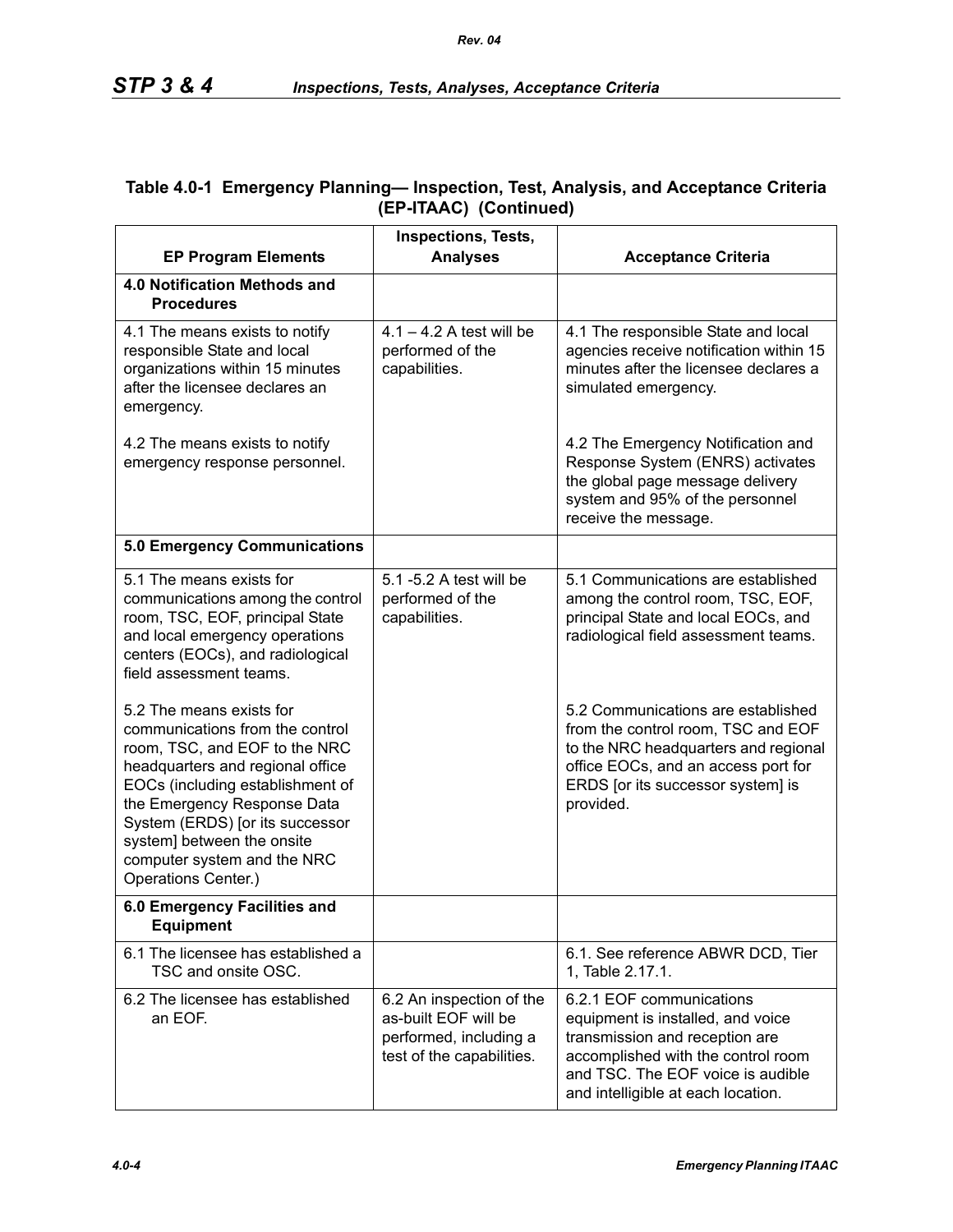| <b>EP Program Elements</b>                                                                                                       | <b>Inspections, Tests,</b><br><b>Analyses</b>                                                                                                      | <b>Acceptance Criteria</b>                                                                                                                                                                                                                                                                                                                                                                                                                                                                                                                                                                             |
|----------------------------------------------------------------------------------------------------------------------------------|----------------------------------------------------------------------------------------------------------------------------------------------------|--------------------------------------------------------------------------------------------------------------------------------------------------------------------------------------------------------------------------------------------------------------------------------------------------------------------------------------------------------------------------------------------------------------------------------------------------------------------------------------------------------------------------------------------------------------------------------------------------------|
|                                                                                                                                  |                                                                                                                                                    | 6.2.2 Displays exist or can be<br>retrieved in the EOF for the plant<br>parameters listed in the reference<br>ABWR DCD, Tier 1, Table 2.7.1a, Item<br>В.                                                                                                                                                                                                                                                                                                                                                                                                                                               |
| 7.0 Accident Assessment                                                                                                          |                                                                                                                                                    |                                                                                                                                                                                                                                                                                                                                                                                                                                                                                                                                                                                                        |
| 7.1 The means exists to provide<br>initial and continuing<br>radiological assessment<br>throughout the course of an<br>accident. | 7.1 A test of the<br>emergency plan will be<br>conducted by<br>performing a drill to<br>verify the capability to<br>perform accident<br>assessment | 7.1 The means exist to provide initial<br>and continuing radiological<br>assessment throughout the course of<br>an accident. Using selected<br>monitoring parameters listed in ABWR<br>DCD Tier 1 Table 2.7.1a, simulated<br>degraded plant conditions are<br>assessed and protective actions are<br>initiated in accordance with the<br>following criteria:<br>A. Accident Assessment and<br>Classification<br>1. Demonstrate the ability to identify<br>initiating conditions, determine<br>emergency action level (EAL)<br>parameters and correctly classify the<br>emergency throughout the drill. |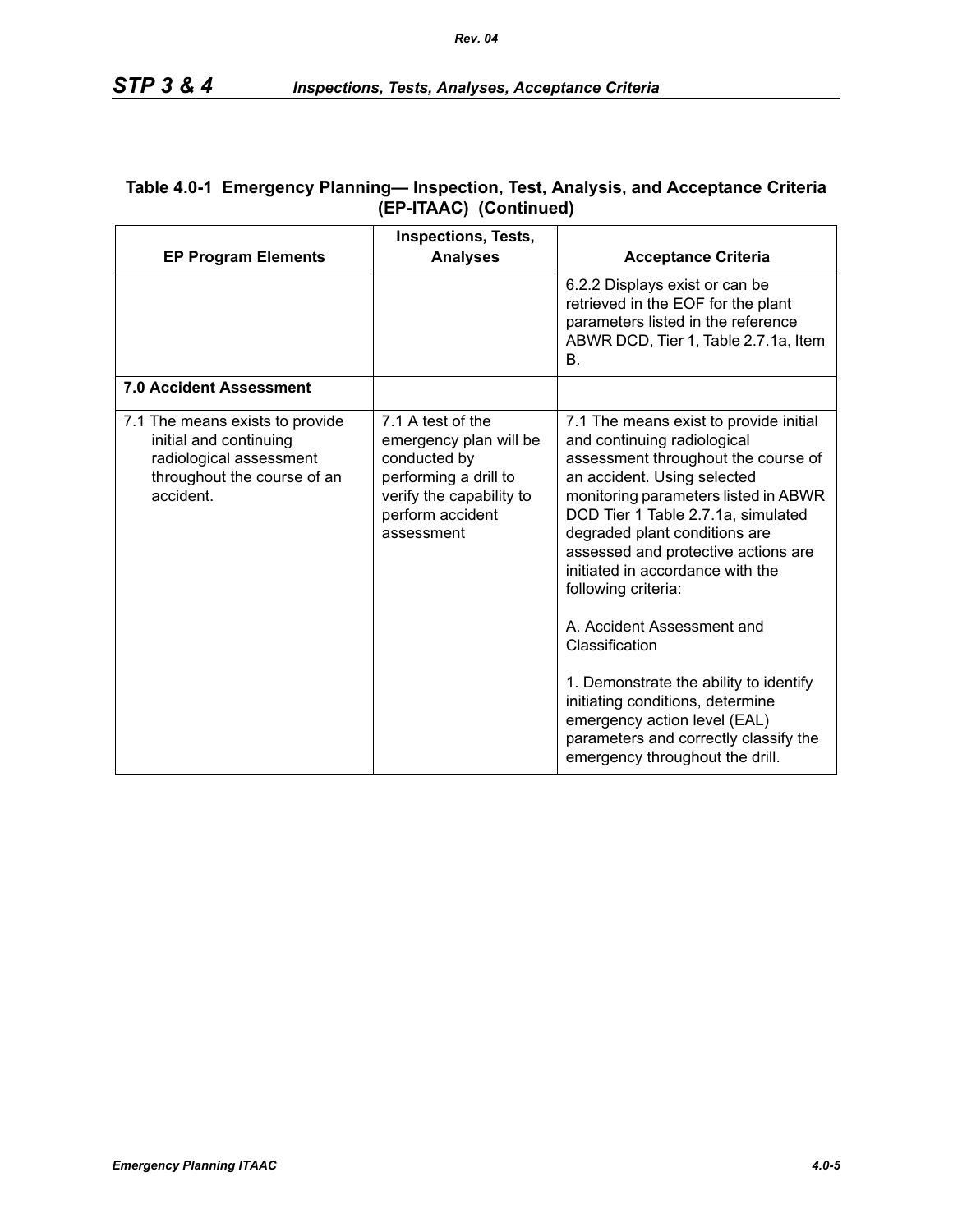| <b>EP Program Elements</b>                                                                                                                                                                                                   | <b>Inspections, Tests,</b><br><b>Analyses</b>                                                                                                            | <b>Acceptance Criteria</b>                                                                                                                                                                                                                      |
|------------------------------------------------------------------------------------------------------------------------------------------------------------------------------------------------------------------------------|----------------------------------------------------------------------------------------------------------------------------------------------------------|-------------------------------------------------------------------------------------------------------------------------------------------------------------------------------------------------------------------------------------------------|
|                                                                                                                                                                                                                              |                                                                                                                                                          | B. Radiological Assessment and<br>Control                                                                                                                                                                                                       |
|                                                                                                                                                                                                                              |                                                                                                                                                          | 1. Demonstrate the ability to obtain<br>onsite radiological surveys and<br>samples.                                                                                                                                                             |
|                                                                                                                                                                                                                              |                                                                                                                                                          | 2. Demonstrate the ability to<br>continuously monitor and control<br>radiation exposure to emergency<br>workers.                                                                                                                                |
|                                                                                                                                                                                                                              |                                                                                                                                                          | 3. Demonstrate the ability to assemble<br>and deploy field monitoring teams.                                                                                                                                                                    |
|                                                                                                                                                                                                                              |                                                                                                                                                          | 4. Demonstrate the ability to<br>satisfactorily collect and disseminate<br>field team data.                                                                                                                                                     |
|                                                                                                                                                                                                                              |                                                                                                                                                          | 5. Demonstrate the ability to develop<br>dose projections.                                                                                                                                                                                      |
|                                                                                                                                                                                                                              |                                                                                                                                                          | 6. Demonstrate the ability to make the<br>decision whether to issue<br>radioprotective drugs, (KI), to<br>emergency workers                                                                                                                     |
|                                                                                                                                                                                                                              |                                                                                                                                                          | 7. Demonstrate the ability to develop<br>appropriate protective action<br>recommendations (PARs) and<br>expeditiously notify appropriate<br>authorities within 15 minutes of<br>development.                                                    |
| 7.2 The means exists to determine<br>the source term of releases of<br>radioactive material within<br>plant systems, and the<br>magnitude of the release of<br>radioactive materials based on<br>plant system parameters and | 7.2 A test of the<br><b>Emergency Plan</b><br>Implementing<br>Procedures (EPIPs) and<br>the Off Site Dose<br><b>Calculation Manual</b><br>(ODCM) will be | 7.2 The means exists to determine the<br>source term of releases of radioactive<br>material within plant systems, and the<br>magnitude of the release of<br>radioactive materials based on plant<br>system parameters and effluent<br>monitors. |
| effluent monitors.                                                                                                                                                                                                           | completed to verify<br>ability to determine the<br>source term, magnitude<br>of releases.                                                                | The EPIPS and ODCM correctly<br>calculate source terms and<br>magnitudes of postulated releases.                                                                                                                                                |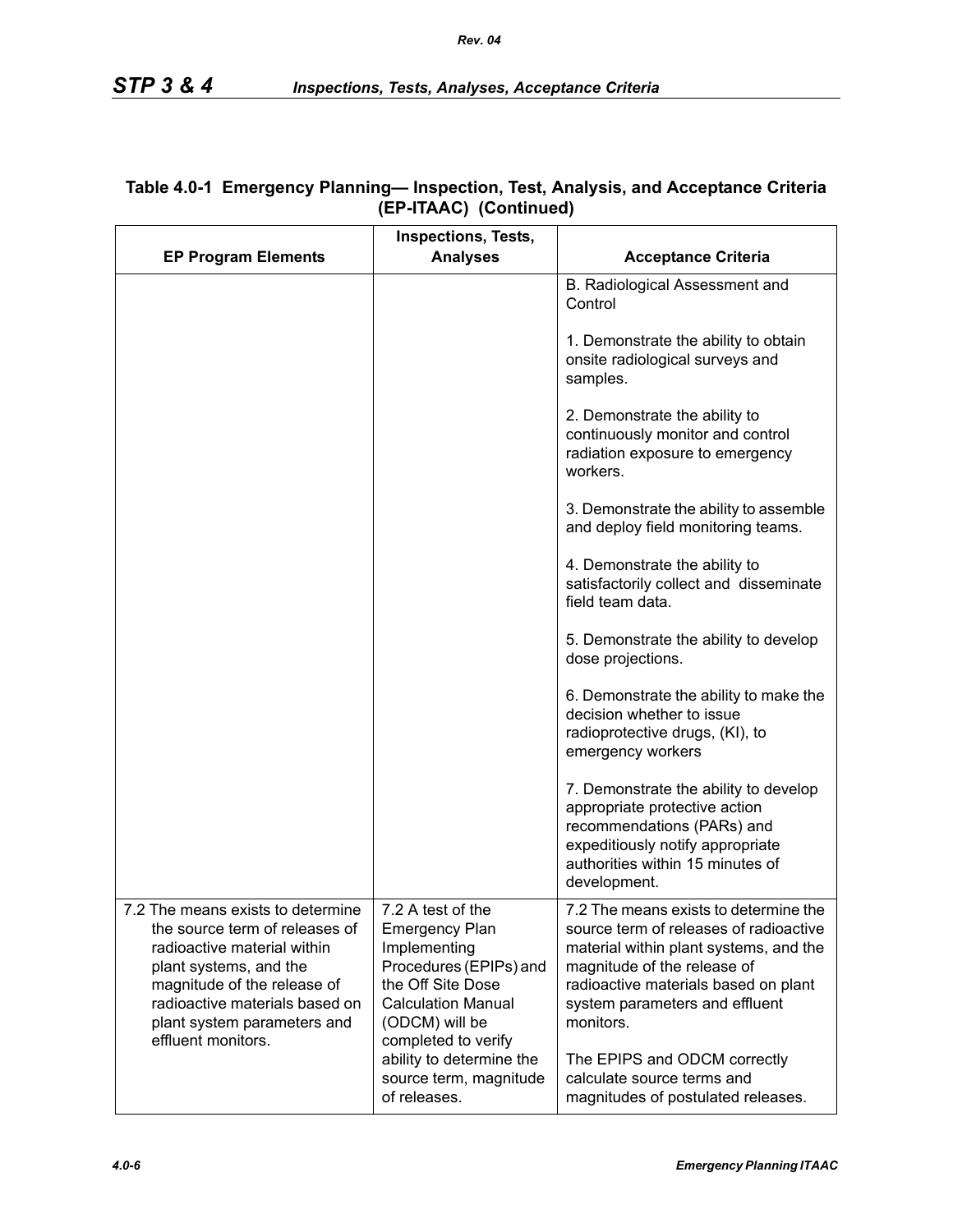| <b>EP Program Elements</b>                                                                                                                                                                                                                                                                                 | <b>Inspections, Tests,</b><br><b>Analyses</b>                                                                                                                                                                | <b>Acceptance Criteria</b>                                                                                                                                                                                                                                                                                                                                                                                                                                                        |
|------------------------------------------------------------------------------------------------------------------------------------------------------------------------------------------------------------------------------------------------------------------------------------------------------------|--------------------------------------------------------------------------------------------------------------------------------------------------------------------------------------------------------------|-----------------------------------------------------------------------------------------------------------------------------------------------------------------------------------------------------------------------------------------------------------------------------------------------------------------------------------------------------------------------------------------------------------------------------------------------------------------------------------|
| 7.3 The means exists to<br>continuously assess the<br>impact of the release of<br>radioactive materials to the<br>environment, accounting for<br>the relationship between<br>effluent monitor readings, and<br>onsite and offsite exposures<br>and contamination for various<br>meteorological conditions. | 7.3 A test of the EPIPs<br>and the ODCM will be<br>completed to verify the<br>relationship between<br>effluent monitor<br>readings, and offsite<br>exposures and<br>contaminations, has<br>been established. | 7.3 The means exists to continuously<br>assess the impact of the release of<br>radioactive materials to the<br>environment, accounting for the<br>relationship between effluent monitor<br>readings, and onsite and offsite<br>exposures and contamination for<br>various meteorological conditions.<br>The EPIPs and ODCM calculate the<br>relationship between effluent monitor<br>readings and offsite exposure and<br>contamination for various<br>meteorological conditions. |
| 7.4 The means exists to acquire<br>and evaluate meteorological<br>information.                                                                                                                                                                                                                             |                                                                                                                                                                                                              | 7.4 The means exists to acquire and<br>evaluate meteorological information.<br>The following parameters are<br>displayed in the TSC and Control<br>Room.<br>$\blacksquare$ Wind speed (10 m and 60 m)<br>■ Wind direction (10 m and 60 m)<br>■ Vertical temperature difference<br>(between 10 m and 60 m)<br>Ambient temperature (10 m)<br>■ Precipitation                                                                                                                        |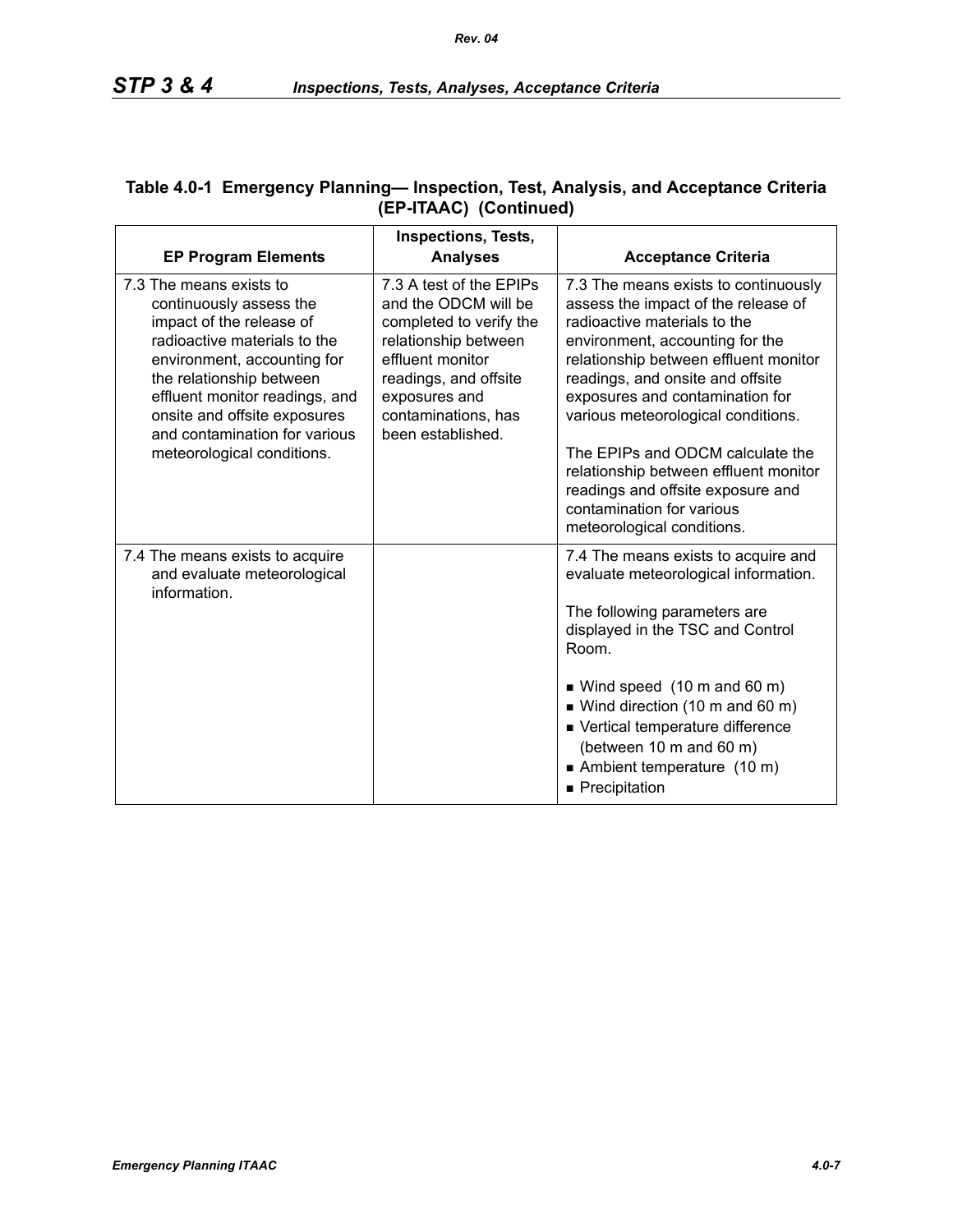| <b>EP Program Elements</b>                                                                                                                                                                                                                                                                                                                                 | <b>Inspections, Tests,</b><br><b>Analyses</b>           | <b>Acceptance Criteria</b>                                                                                                                                                                                                           |
|------------------------------------------------------------------------------------------------------------------------------------------------------------------------------------------------------------------------------------------------------------------------------------------------------------------------------------------------------------|---------------------------------------------------------|--------------------------------------------------------------------------------------------------------------------------------------------------------------------------------------------------------------------------------------|
| 7.5 The means exists to determine<br>the release rate and projected<br>doses if the instrumentation<br>used for assessment is off<br>scale or inoperable.                                                                                                                                                                                                  | 7.5 A test will be<br>performed of the<br>capabilities. | 7.5 A drill or exercise is conducted<br>demonstrating the capability for<br>determining release rates and<br>projected doses if the instrumentation<br>used for assessment is off scale or<br>inoperable.                            |
| 7.7 The means exists to make<br>rapid assessments of actual or<br>potential magnitude and<br>locations of any radiological<br>hazards through liquid or<br>gaseous release pathways,<br>including activation, notification<br>means, field team composition,<br>transportation, communication,<br>monitoring equipment, and<br>estimated deployment times. | 7.7 A test will be<br>performed of the<br>capabilities. | 7.7 A drill or exercise is conducted<br>demonstrating the capability for<br>making rapid assessments of actual<br>or potential magnitude and locations<br>of any radiological hazards through<br>liquid or gaseous release pathways. |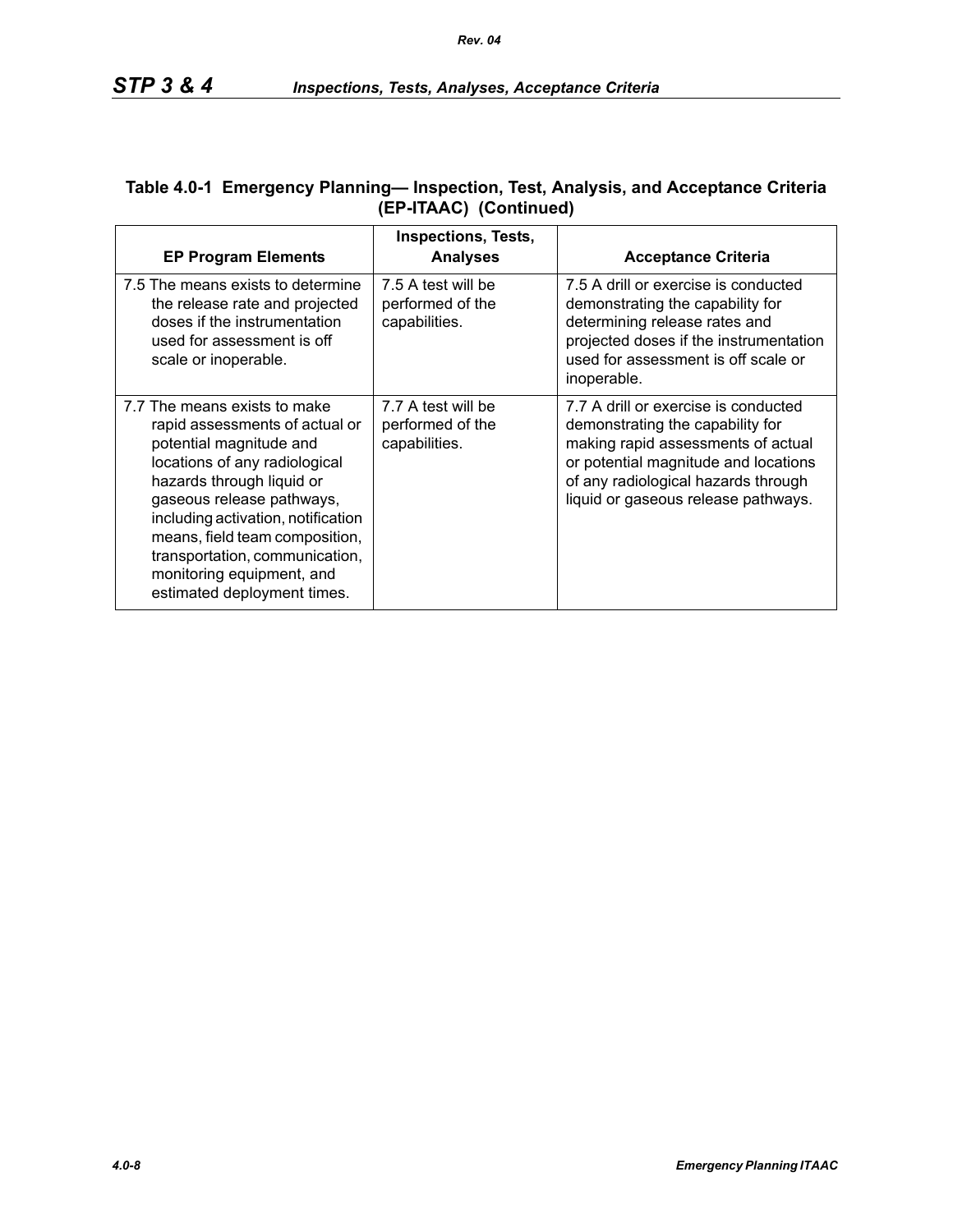|                                                                                                                                                                                                                                                                                   | <b>Inspections, Tests,</b>                                                                                                                                                                  |                                                                                                                                                                                                                                                                                       |
|-----------------------------------------------------------------------------------------------------------------------------------------------------------------------------------------------------------------------------------------------------------------------------------|---------------------------------------------------------------------------------------------------------------------------------------------------------------------------------------------|---------------------------------------------------------------------------------------------------------------------------------------------------------------------------------------------------------------------------------------------------------------------------------------|
| <b>EP Program Elements</b>                                                                                                                                                                                                                                                        | <b>Analyses</b>                                                                                                                                                                             | <b>Acceptance Criteria</b>                                                                                                                                                                                                                                                            |
| 8.0 Exercises and Drills                                                                                                                                                                                                                                                          |                                                                                                                                                                                             |                                                                                                                                                                                                                                                                                       |
| 8.1 Licensee conducts a full<br>participation exercise to<br>evaluate major portions of<br>emergency response<br>capabilities, which includes<br>participation by each State and<br>local agency within the plume<br>exposure EPZ, and each State<br>within the ingestion control | 8.1 A full participation<br>exercise (test) will be<br>conducted within the<br>specified time periods of<br>Appendix E to 10 CFR<br>Part 50.A. Accident<br>Assessment and<br>Classification | 8.1.1 The exercise is completed within<br>the specified time periods of Appendix<br>E to 10 CFR Part 50. Onsite exercise<br>objectives have been met and there<br>are no uncorrected onsite<br>deficiencies.<br>The following onsite exercise<br>objectives are met:                  |
| EPZ.                                                                                                                                                                                                                                                                              |                                                                                                                                                                                             | A. Accident Assessment and<br>Classification                                                                                                                                                                                                                                          |
|                                                                                                                                                                                                                                                                                   |                                                                                                                                                                                             | 1. Demonstrate the ability to identify<br>initiating conditions, determine<br>emergency action level (EAL)<br>parameters, and correctly classify the<br>emergency throughout the exercise                                                                                             |
|                                                                                                                                                                                                                                                                                   |                                                                                                                                                                                             | Review Criteria:<br>Determine the correct highest<br>emergency classification level based<br>on events in progress, considering<br>past events and their impact on the<br>current conditions, within 15 minutes<br>from the time the initiating condition(s)<br>or EAL is identified. |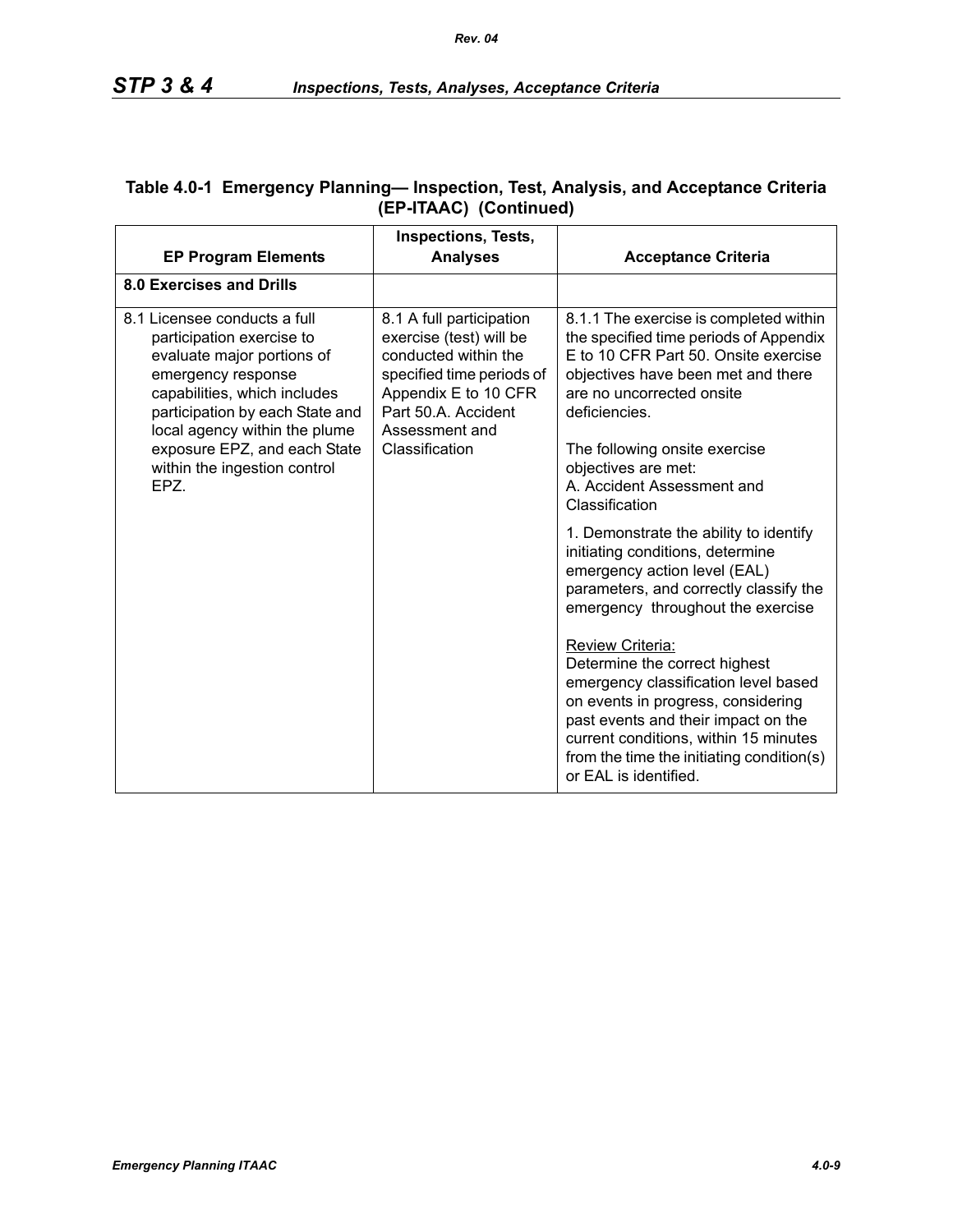|                            | <b>Inspections, Tests,</b> |                                                                                                                                                                                                                                                                                                                                                                                                                                                                                                                                                                                                                                                                                                                                                                                                                                                                                                                                                                                                                                                                                                                                                   |
|----------------------------|----------------------------|---------------------------------------------------------------------------------------------------------------------------------------------------------------------------------------------------------------------------------------------------------------------------------------------------------------------------------------------------------------------------------------------------------------------------------------------------------------------------------------------------------------------------------------------------------------------------------------------------------------------------------------------------------------------------------------------------------------------------------------------------------------------------------------------------------------------------------------------------------------------------------------------------------------------------------------------------------------------------------------------------------------------------------------------------------------------------------------------------------------------------------------------------|
| <b>EP Program Elements</b> | <b>Analyses</b>            | <b>Acceptance Criteria</b>                                                                                                                                                                                                                                                                                                                                                                                                                                                                                                                                                                                                                                                                                                                                                                                                                                                                                                                                                                                                                                                                                                                        |
|                            |                            | <b>B.</b> Notifications<br>1. Demonstrate the ability to alert,<br>notify, and mobilize site emergency<br>response personnel.<br>Review Criteria:<br>Complete an public address<br>announcement within 5 minutes of<br>the initial event classification for an<br>Alert or higher.<br>Activate the Emergency Notification<br>Response System (ENRS) within 10<br>minutes of the initial event<br>classification for an Alert or higher.<br>2. Demonstrate the ability to notify<br>responsible State, local government<br>agencies within 15 minutes, and the<br>NRC within 60 minutes after declaring<br>and emergency.<br><b>Review Criteria:</b><br>Transmit information using the<br>designated notification form in<br>accordance with approved EPIPs<br>within 15 minutes of event<br>classification.<br>Transmit information using the<br>designated notification form in<br>accordance with approved EPIPs<br>within 60 minutes of last transmittal<br>for a follow-up notification to State<br>and local authorities.<br>Transmit information using the<br>notification form within 60 minutes<br>of event classification for an initial |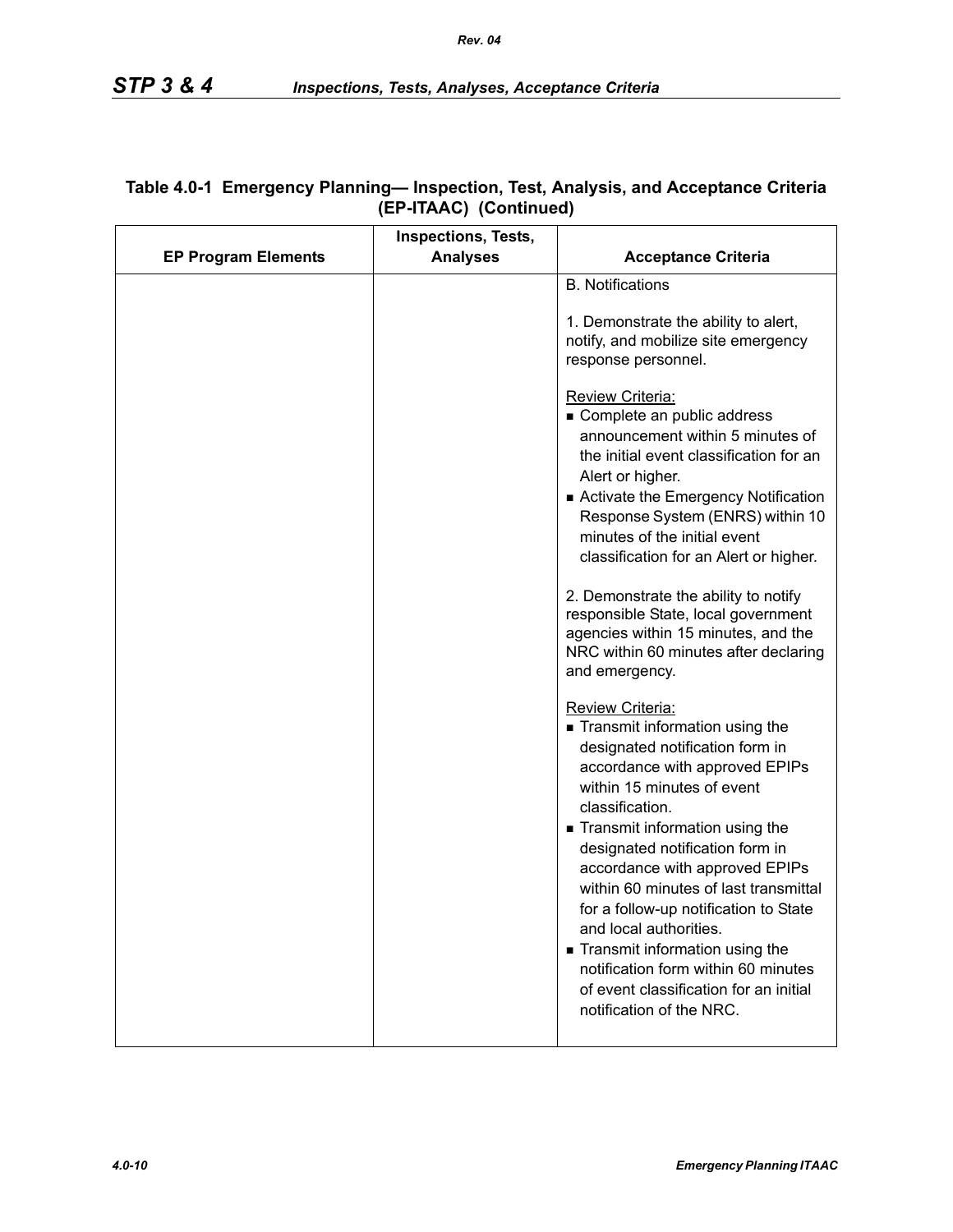|                            | <b>Inspections, Tests,</b> |                                                                                                                                                                                             |
|----------------------------|----------------------------|---------------------------------------------------------------------------------------------------------------------------------------------------------------------------------------------|
| <b>EP Program Elements</b> | <b>Analyses</b>            | <b>Acceptance Criteria</b>                                                                                                                                                                  |
|                            |                            | 3. Demonstrate the ability to warn or<br>advise onsite individuals of the<br>emergency conditions.                                                                                          |
|                            |                            | <b>Review Criteria:</b><br>Initiate notification of onsite<br>individuals (via plant page or<br>telephone) using the designated<br>checklist within 15 minutes of<br>notification.          |
|                            |                            | 4. Demonstrate the capability of the<br>Prompt Notification System (PNS), for<br>the public, to operate properly when<br>required.                                                          |
|                            |                            | Review Criteria:<br>■ 90% of the sirens operate properly<br>as indicated by the PNS command<br>console.                                                                                     |
|                            |                            | C. Emergency Response                                                                                                                                                                       |
|                            |                            | 1. Demonstrate the capability to direct<br>and control emergency operations.                                                                                                                |
|                            |                            | <b>Review Criteria:</b><br>Command and control is<br>demonstrated by the Control Room<br>in the early phase of the emergency<br>and by the TSC or EOF within 60<br>minutes from activation. |
|                            |                            | 2. Demonstrate the ability to transfer<br>emergency direction from the Control<br>Room (simulator) to the TSC within 30<br>minutes from activation of the TSC.                              |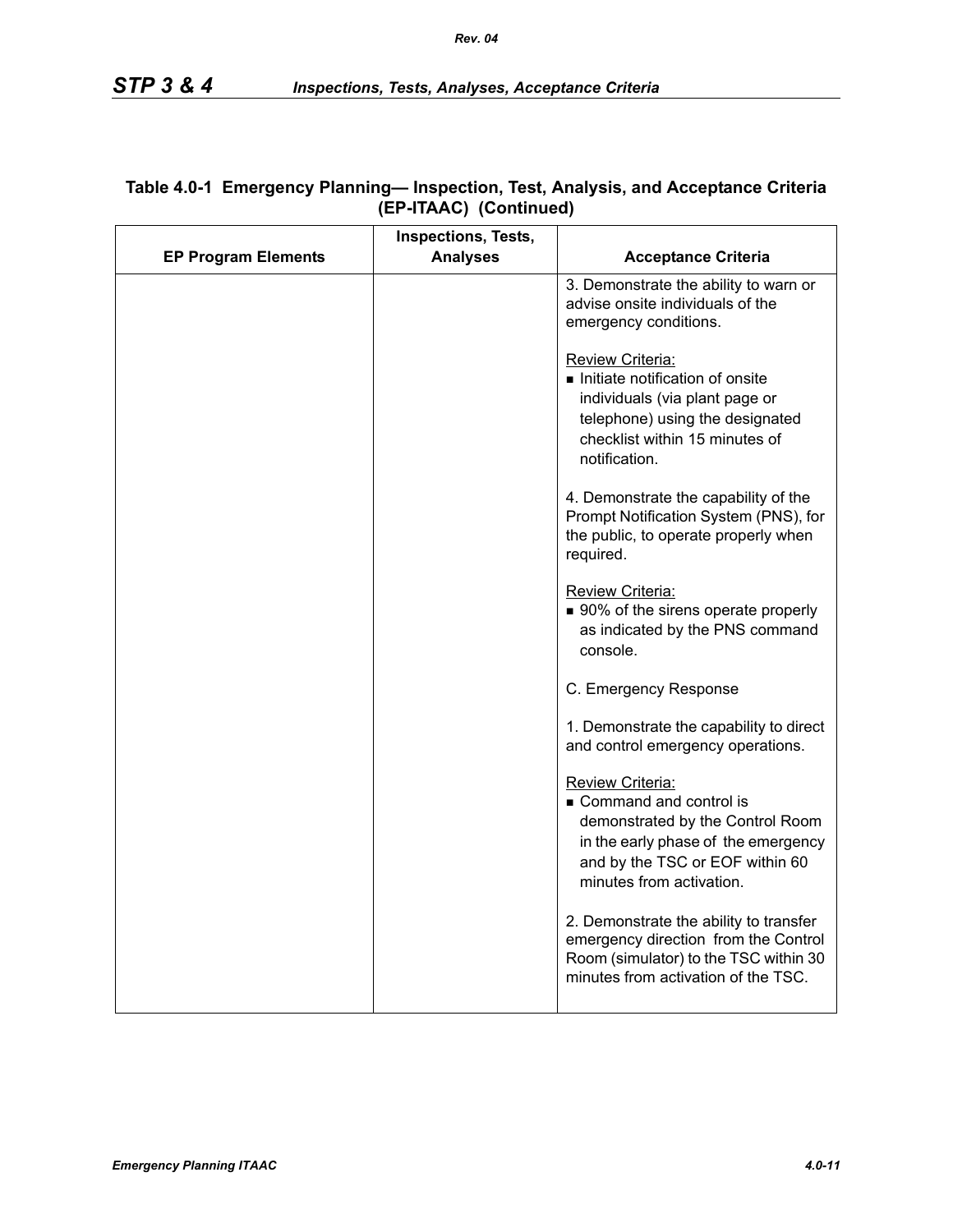|                            | <b>Inspections, Tests,</b> |                                                                                                                                                                                                  |
|----------------------------|----------------------------|--------------------------------------------------------------------------------------------------------------------------------------------------------------------------------------------------|
| <b>EP Program Elements</b> | <b>Analyses</b>            | <b>Acceptance Criteria</b>                                                                                                                                                                       |
|                            |                            | <b>Review Criteria:</b><br>Evaluation of briefings conducted<br>prior to turnover responsibility.<br>Personnel document transfer of<br>duties.                                                   |
|                            |                            | 3. Demonstrate the ability to prepare<br>for around-the-clock staffing<br>requirements.                                                                                                          |
|                            |                            | Review Criteria:<br>Complete 24-hour staff<br>assignments.                                                                                                                                       |
|                            |                            | 4. Demonstrate the ability to perform<br>assembly and accountability for all<br>onsite individuals within 30 minutes of<br>an emergency requiring protected<br>area assembly and accountability. |
|                            |                            | Review Criteria:<br>Protected area personnel assembly<br>and accountability completed within<br>30 minutes of the SAE or higher<br>emergency declaration via public<br>address announcement.     |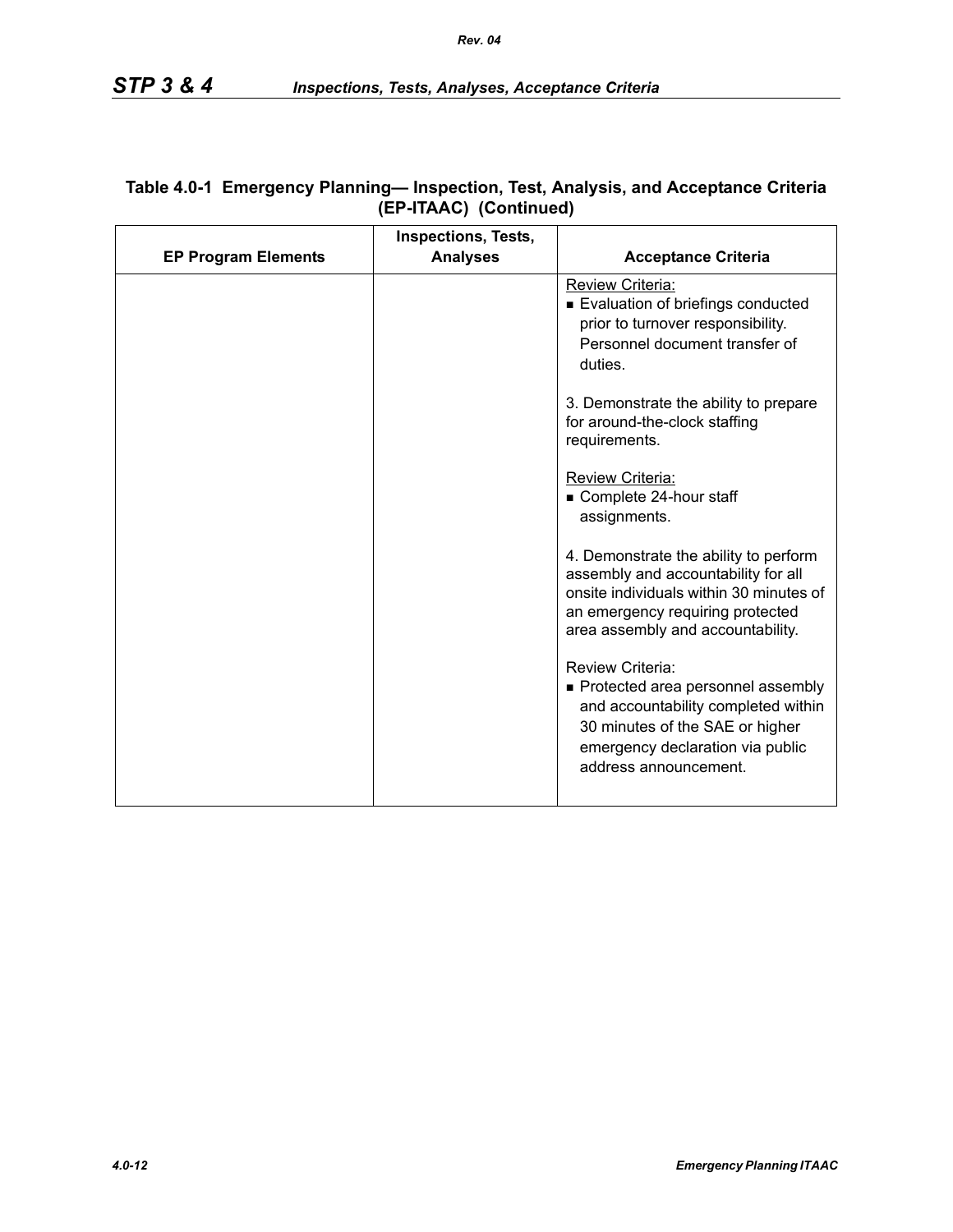| <b>EP Program Elements</b><br><b>Analyses</b><br><b>Acceptance Criteria</b><br>D. Emergency Response Facilities<br>1. Demonstrate timely activation of the<br>Operations Support Center (OSC).<br>Review Criteria:<br>The OSC is activated within about<br>60 minutes of the initial notification.<br>2. Demonstrate the adequacy of<br>equipment, security provisions, and<br>habitability precautions for the OSC,<br>as appropriate. |
|-----------------------------------------------------------------------------------------------------------------------------------------------------------------------------------------------------------------------------------------------------------------------------------------------------------------------------------------------------------------------------------------------------------------------------------------|
|                                                                                                                                                                                                                                                                                                                                                                                                                                         |
|                                                                                                                                                                                                                                                                                                                                                                                                                                         |
|                                                                                                                                                                                                                                                                                                                                                                                                                                         |
|                                                                                                                                                                                                                                                                                                                                                                                                                                         |
|                                                                                                                                                                                                                                                                                                                                                                                                                                         |
| Review Criteria:<br>Evaluation of the adequacy of the<br>emergency equipment in the<br>emergency response facilities,<br>including availability and general<br>consistency with EPIPs.<br>The Security Force Supervisor<br>implements and follows applicable<br>EPIP <sub>s</sub> .<br>The Health Physics Coordinator<br>implements the designated checklist<br>if onsite/offsite release has<br>occurred.                              |
|                                                                                                                                                                                                                                                                                                                                                                                                                                         |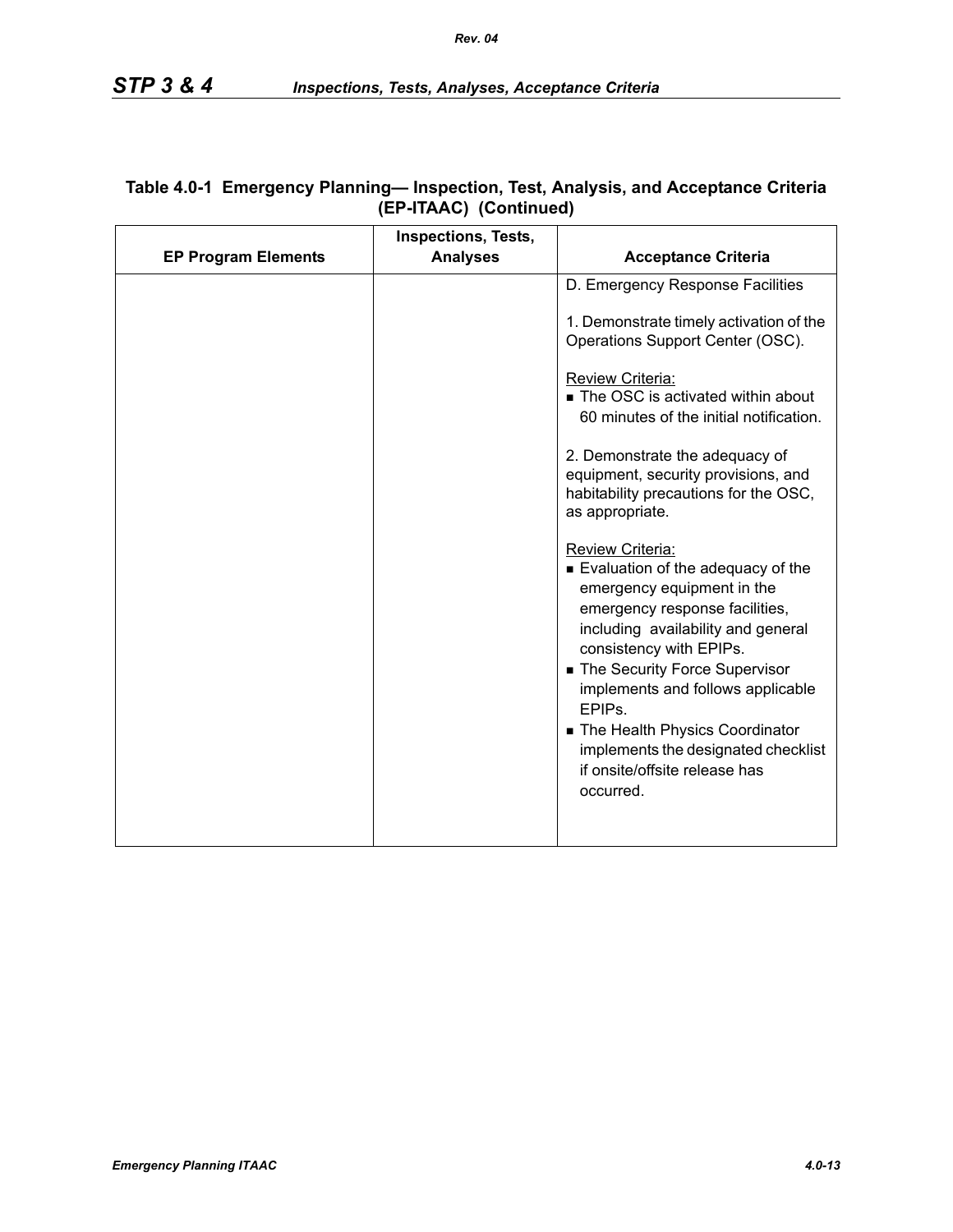|                            | <b>Inspections, Tests,</b> |                                                                                                                                                                                                                                                                                                                                                                                                                              |
|----------------------------|----------------------------|------------------------------------------------------------------------------------------------------------------------------------------------------------------------------------------------------------------------------------------------------------------------------------------------------------------------------------------------------------------------------------------------------------------------------|
| <b>EP Program Elements</b> | <b>Analyses</b>            | <b>Acceptance Criteria</b>                                                                                                                                                                                                                                                                                                                                                                                                   |
|                            |                            | 3. Demonstrate the adequacy of<br>communications for all emergency<br>support resources.                                                                                                                                                                                                                                                                                                                                     |
|                            |                            | <b>Review Criteria:</b><br>■ Emergency response<br>communications listed in EPIPs are<br>available and operational.<br>Communications systems are<br>tested in accordance with the ERF<br>activation checklist.<br>ERF personnel are able to operate<br>all specified communication<br>systems.<br>• Clear primary and backup<br>communications links are<br>established and maintained for the<br>duration of the exercise. |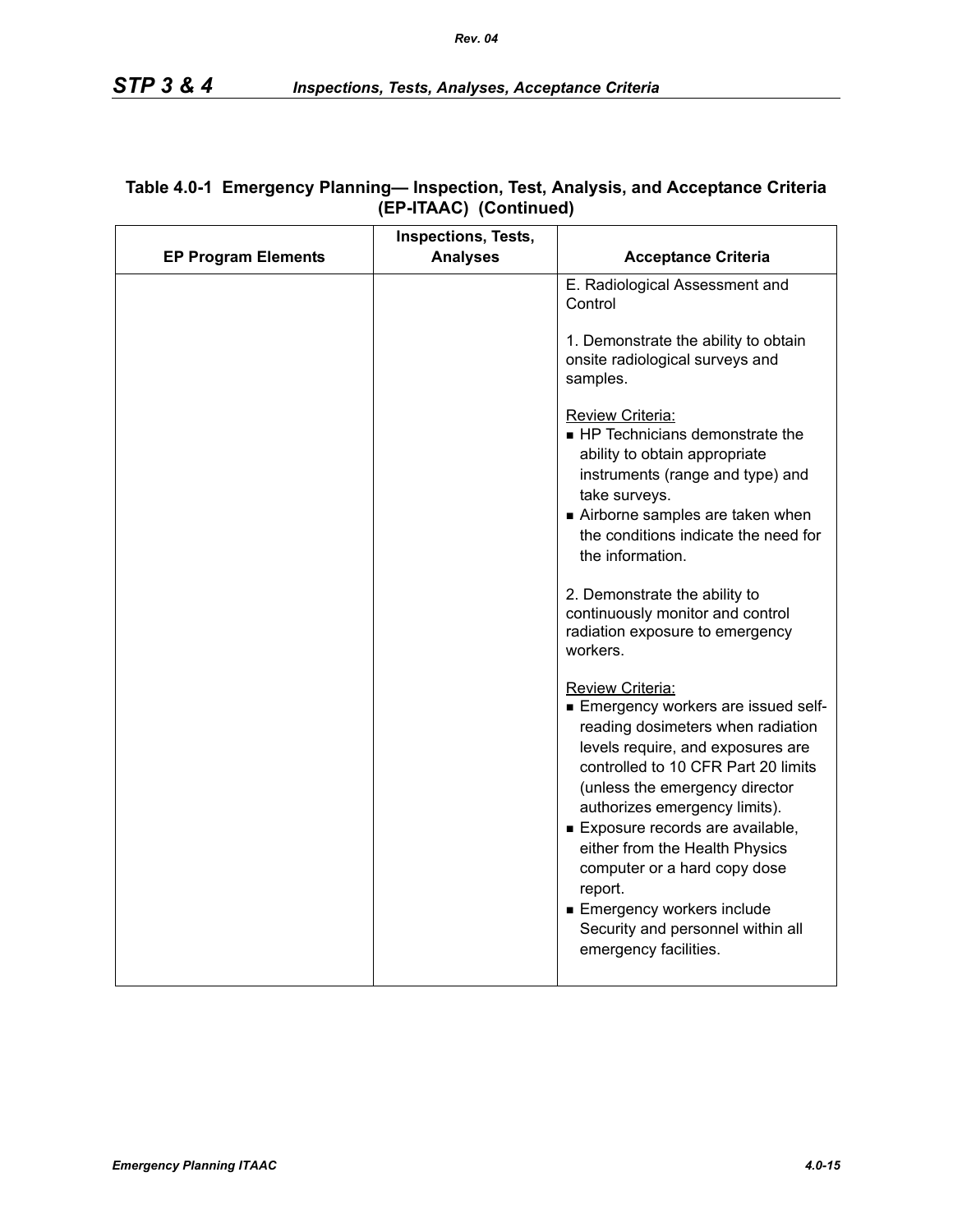|                            | <b>Inspections, Tests,</b> |                                                                                                                                                                                                                                                                                                                                                                                           |
|----------------------------|----------------------------|-------------------------------------------------------------------------------------------------------------------------------------------------------------------------------------------------------------------------------------------------------------------------------------------------------------------------------------------------------------------------------------------|
| <b>EP Program Elements</b> | <b>Analyses</b>            | <b>Acceptance Criteria</b>                                                                                                                                                                                                                                                                                                                                                                |
|                            |                            | 3. Demonstrate the ability to assemble<br>and deploy field monitoring teams<br>within 60 minutes from the decision to<br>do so.                                                                                                                                                                                                                                                           |
|                            |                            | Review Criteria:<br>■ Field Monitoring team is ready to be<br>deployed within 60 minutes of being<br>requested from the OSC.                                                                                                                                                                                                                                                              |
|                            |                            | 4. Demonstrate the ability to<br>satisfactorily collect and disseminate<br>field team data.                                                                                                                                                                                                                                                                                               |
|                            |                            | Review Criteria:<br>Field team data to be collected is<br>dose rate or counts per minute<br>(cpm) from the plume, both open<br>and closed window, and air sample<br>(gross/net cpm) for particulate and<br>iodine, if applicable.<br>Satisfactory data dissemination is<br>from the field team to the Dose<br>Assessor, via the field team<br>communicator and field team<br>coordinator. |
|                            |                            | 5. Demonstrate the ability to develop<br>dose projections.                                                                                                                                                                                                                                                                                                                                |
|                            |                            | Review Criteria:<br>The on-shift HP or the Dose Assessor<br>performs timely and accurate dose<br>projections, in accordance EPIPs.                                                                                                                                                                                                                                                        |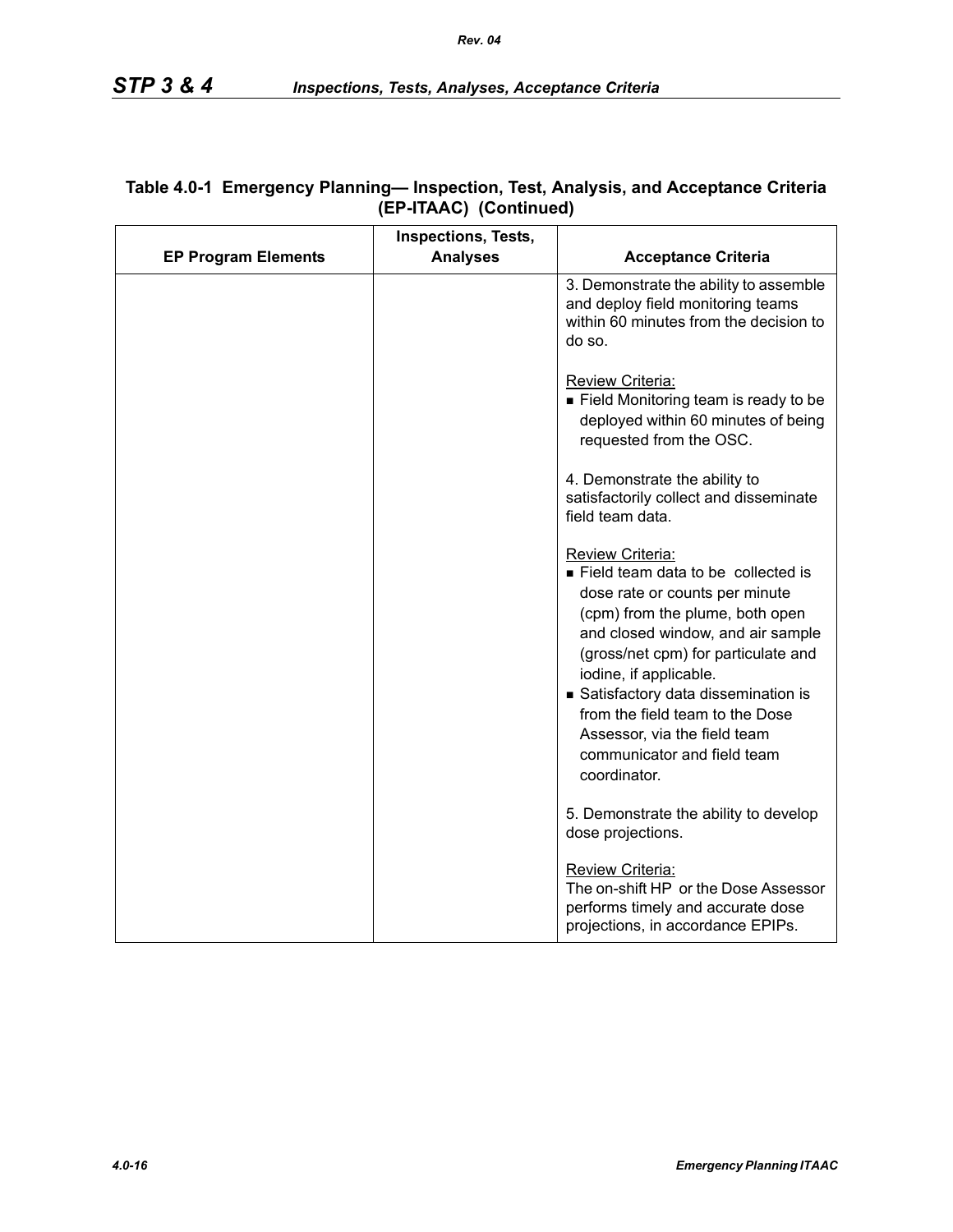| <b>EP Program Elements</b> | <b>Inspections, Tests,</b><br><b>Analyses</b> | <b>Acceptance Criteria</b>                                                                                                                                                            |
|----------------------------|-----------------------------------------------|---------------------------------------------------------------------------------------------------------------------------------------------------------------------------------------|
|                            |                                               | 6. Demonstrate the ability to make the<br>decision whether to issue<br>radioprotective drugs (KI) to<br>emergency workers.                                                            |
|                            |                                               | Review Criteria:<br>KI is taken (simulated) if the<br>estimated dose to the thyroid will<br>exceed 25 rem committed dose<br>equivalent (CDE).                                         |
|                            |                                               | 7. Demonstrate the ability to develop<br>appropriate protective action<br>recommendations (PARs), and notify<br>appropriate authorities within 15<br>minutes of development.          |
|                            |                                               | Review Criteria:<br>■ Total effective dose equivalent<br>TEDE and CDE dose projections<br>from the dose assessment<br>computer code are compared to<br>EPIP <sub>s</sub>              |
|                            |                                               | • PARs are developed within 15<br>minutes of data availability.<br>■ PARs are transmitted via voice or<br>fax within 15 minutes of event<br>classification and/or PAR<br>development. |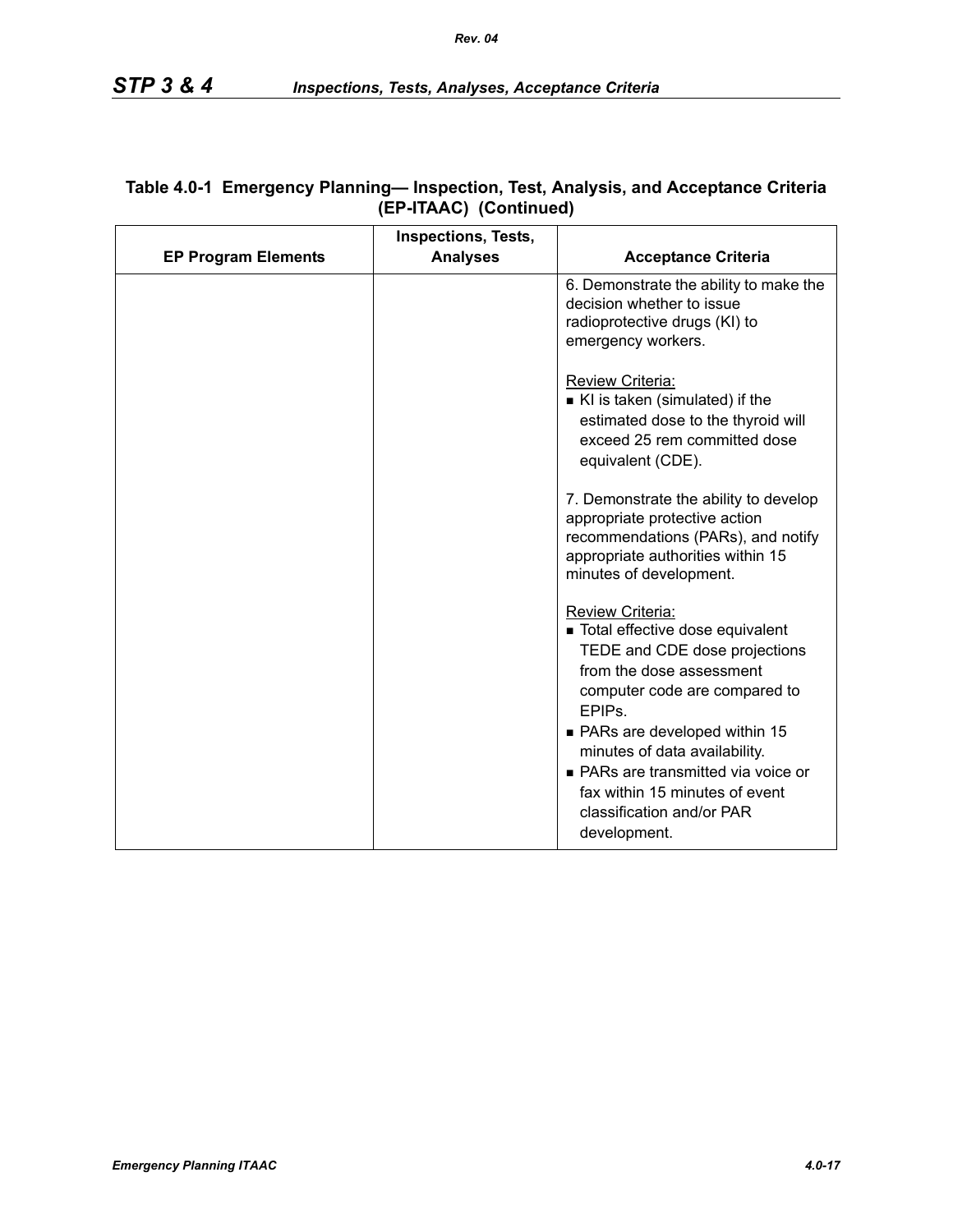|                            | <b>Inspections, Tests,</b> |                                                                                                                                                                                                                                                                                                 |
|----------------------------|----------------------------|-------------------------------------------------------------------------------------------------------------------------------------------------------------------------------------------------------------------------------------------------------------------------------------------------|
| <b>EP Program Elements</b> | <b>Analyses</b>            | <b>Acceptance Criteria</b>                                                                                                                                                                                                                                                                      |
|                            |                            | F. Public Information<br>1. Demonstrate the capability to<br>develop and disseminate clear,<br>accurate, and timely information to the<br>news media in accordance with<br>EPIP <sub>s</sub> .                                                                                                  |
|                            |                            | Review Criteria:<br>• Media information (e.g., press<br>releases, press briefings, electronic<br>media) are made available by the<br>On-Call Media Representative.<br>Follow-up information is provided, at<br>a minimum, within 60 minutes of an<br>emergency classification or PAR<br>change. |
|                            |                            | 2. Demonstrate the capability to<br>establish and effectively operate<br>rumor control in a coordinated<br>fashion.                                                                                                                                                                             |
|                            |                            | Review Criteria:<br>• Calls are answered in a timely<br>manner with the correct information,<br>in accordance with EPIPs.<br>• Calls are returned or forwarded, as<br>appropriate, to demonstrate<br>responsiveness.<br>Rumors are identified and addressed.                                    |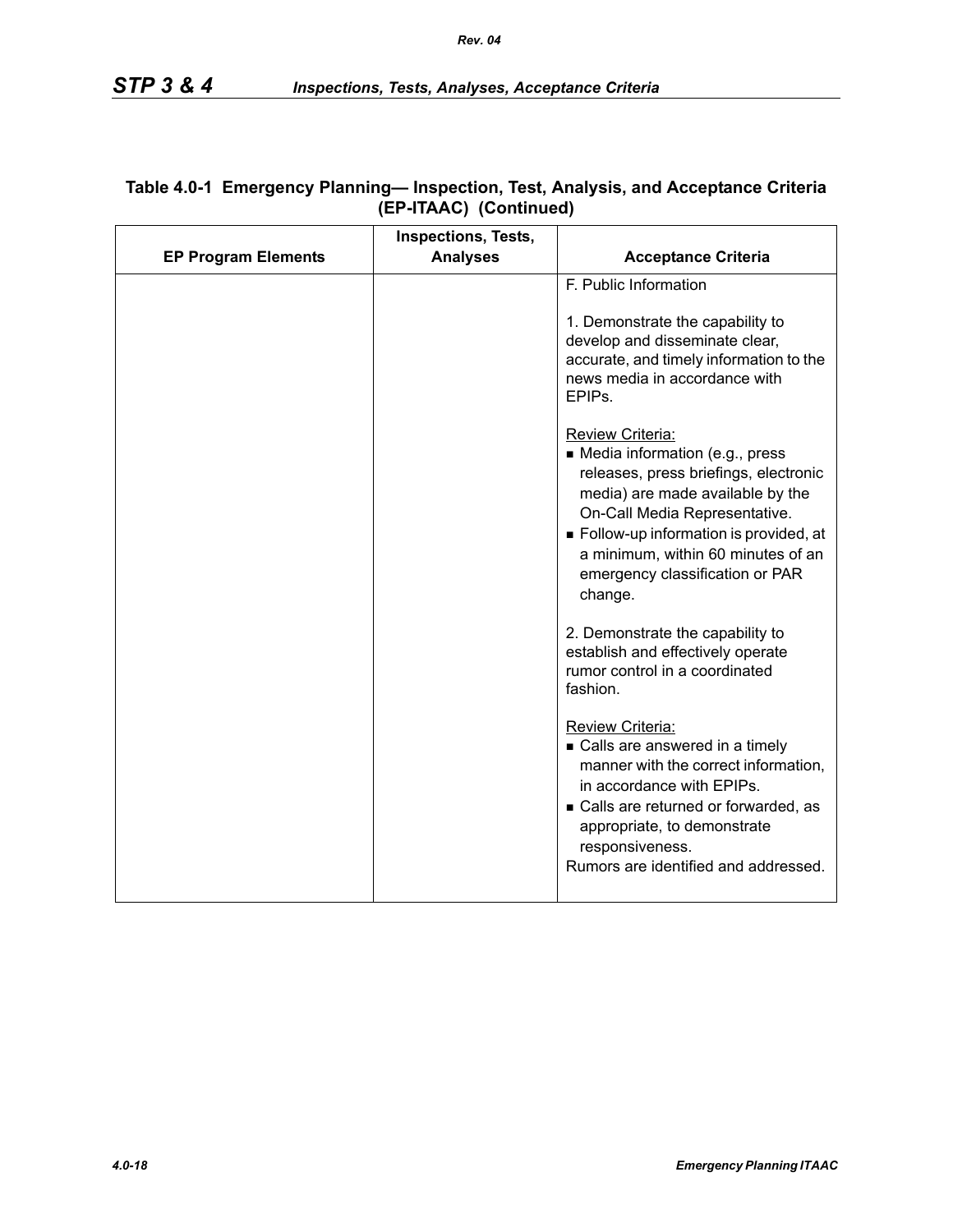|                            | Inspections, Tests, |                                                                                                                                                                                                                                                                                                                                                                                                                       |
|----------------------------|---------------------|-----------------------------------------------------------------------------------------------------------------------------------------------------------------------------------------------------------------------------------------------------------------------------------------------------------------------------------------------------------------------------------------------------------------------|
| <b>EP Program Elements</b> | <b>Analyses</b>     | <b>Acceptance Criteria</b>                                                                                                                                                                                                                                                                                                                                                                                            |
|                            |                     | G. Evaluation<br>1. Demonstrate the ability to conduct<br>a post-exercise critique, to determine<br>areas requiring improvement and<br>corrective action.<br>Review Criteria:<br>An exercise time line is developed,<br>followed by an evaluation of the<br>objectives.<br>Significant problems in achieving<br>the objectives are discussed to<br>ensure understanding of why<br>objectives were not fully achieved. |
|                            |                     | Recommendations for improvement<br>in areas are discussed.<br>8.1.2 Onsite emergency response                                                                                                                                                                                                                                                                                                                         |
|                            |                     | personnel are mobilized in sufficient<br>number to fill the emergency positions<br>identified in emergency plan Section<br>C, and they successfully perform their<br>assigned responsibilities as outlined<br>in Acceptance Criterion 8.1.1.D,<br><b>Emergency Response Facilities.</b>                                                                                                                               |
|                            |                     | 8.1.3 The exercise is completed within<br>the specified time periods of 10 CFR<br>Part 50, Appendix E; offsite exercise<br>objectives have been met; and there<br>are no uncorrected offsite<br>deficiencies, exercise deficiencies, or<br>a license condition which requires<br>offsite exercise deficiencies to be<br>corrected prior to fuel load.                                                                 |